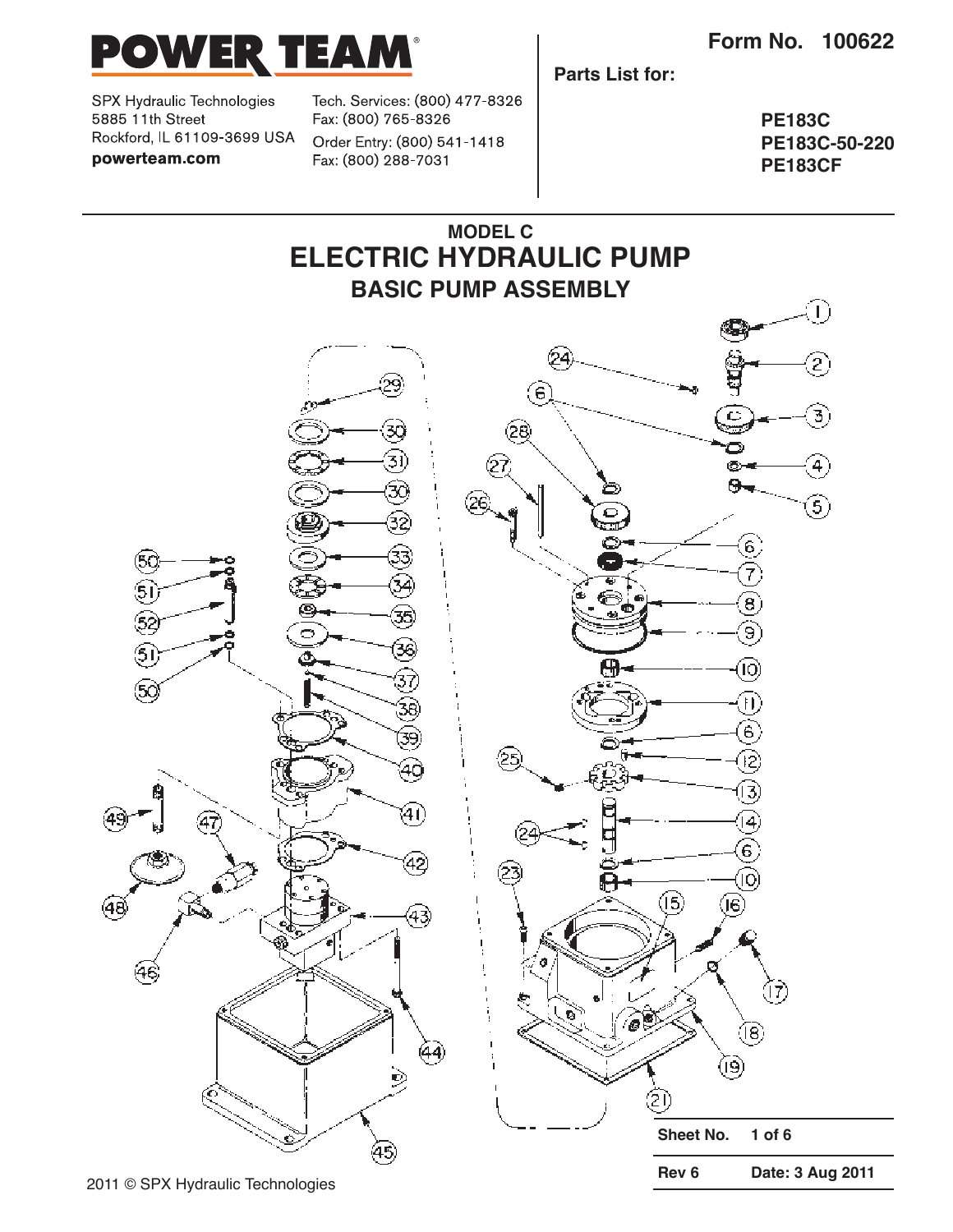| Item<br>No. | Part<br>No. | No.<br>Req'd | <b>Description</b>                     | Item<br>No. | Part<br>No. | No.<br>Req'd   | <b>Description</b>               |
|-------------|-------------|--------------|----------------------------------------|-------------|-------------|----------------|----------------------------------|
| 1           | 13115       | 1            | <b>Ball Bearing</b>                    | 29          | 200397      | 1              | Key                              |
| 2           | 32069       | 1            | <b>Pinion Shaft</b>                    | 30          | 11227       | $\overline{c}$ | <b>Bearing Race</b>              |
| 3           | 24536       | 1            | <b>Helical Gear</b>                    | 31          | 11228       | 1              | <b>Needle Thrust Bearing</b>     |
|             | 24744       | 1            | <b>Thrust Washer</b>                   | 32          | 35271       | 1              | Angle Plate                      |
| 4<br>5      | 12191       | 1            | <b>Needle Bearing</b>                  | 33          | 15432       | 1              | <b>Bearing Race</b>              |
|             | 12178       | 5            |                                        | 34          | 15431       | 1              |                                  |
| 6<br>7      |             |              | Retaining Ring (5/8 shaft)<br>Oil Seal |             |             |                | <b>Thrust Bearing</b>            |
|             | 12194       | 1            |                                        | 35          | 11814       | 1              | <b>Ball Bearing</b>              |
| 8           | 33463       | 1            | Pump End Plate                         | 36          | 23548       | 1              | <b>Top Plate</b>                 |
| 9           | 10297       | 1            | O-ring (3-1/2 X 3-1/4 X 1/8)           | 37          | 23547       | 1              | <b>Top Plate Bearing</b>         |
| 10          | 12192       | 2            | <b>Needle Bearing</b>                  | 38          | 10375       | 1              | <b>Ball</b> (1/4 Dia.)           |
| 11          | 33464       | 1            | Pump Ring                              | 39          | 10361       | 1              | <b>Compression Spring</b>        |
| 12          | 12193       | 8            | Roller                                 |             |             |                | (1/4 O.D. X 1" Lg.)              |
| 13          | 28357       | 1            | Rotor                                  | 40          | 202691      | 1              | <b>Upper Gasket</b>              |
| 14          | 202875      | 1            | Shaft                                  | 41          | 36923       | 1              | Spacer                           |
| 15          | 12204       | 1            | Decal, Vent                            | 42          | 202690      | 1              | Lower Gasket                     |
| 16          | 15305       | 1            | <b>Set Screw</b>                       | 43          | 37013       | 1              | High Pressure Pump Ass'y         |
| 17          | 350888      | 1            | <b>Filler Cap</b>                      |             |             |                | (See sheet 2 of 6)               |
| 18          | 10300       | 1            | O-ring (5/8 X 15/32 X 5/64)            | 44          | 11956       | 4              | Soc. Hd. Cap Screw               |
| 19          | 45951       | 1            | Pump Body                              |             |             |                | (1/4-20 UNC X 3" Lg.)            |
| 21          | 32713       | 1            | Gasket                                 | 45          | 40756OR9    | 1              | Reservoir                        |
| 23          | 13026       | 4            | <b>Machine Screw</b>                   | 46          | 28859       | 1              | Elbow                            |
|             |             |              | (#10-24 UNC X 3/4 Lg.)                 | 47          | 21278       | 1              | <b>Relief Valve Assembly</b>     |
| 24          | 12179       | 3            | Woodruff Key                           | 48          | 29682       | 1              | <b>Filter Assembly</b>           |
| 25          | 14070       | 8            | <b>Compression Spring</b>              | 49          | 202781      | 1              | <b>Suction Tube</b>              |
|             |             |              | (1/4 O.D. X 3/8 Lg.)                   | 50          | 10267       | $\overline{c}$ | O-ring (7/16 X 5/16 X 1/16)      |
| 26          | 10022       | 4            | Soc. Hd. Cap Screw                     | 51          | 15085       | $\overline{c}$ | <b>Backup Washer</b>             |
|             |             |              | (1/4-20 UNC X 1-1/2 Lg.)               |             |             |                | $(7/16 \times 5/16 \times 3/64)$ |
| 27          | 24758       | 1            | Locating Pin                           | 52          | 202688      | 1              | Tube                             |
| 28          | 24567       | 1            | Spur Gear                              |             |             |                |                                  |

Refer to any operating instructions included with this product for detailed information about operation, testing, disassembly, reassembly, and preventive maintenance.

Items found in this parts list have been carefully tested and selected. **Therefore: Use only genuine Power Team replacement parts!**

Additional questions can be directed to our Technical Services Department.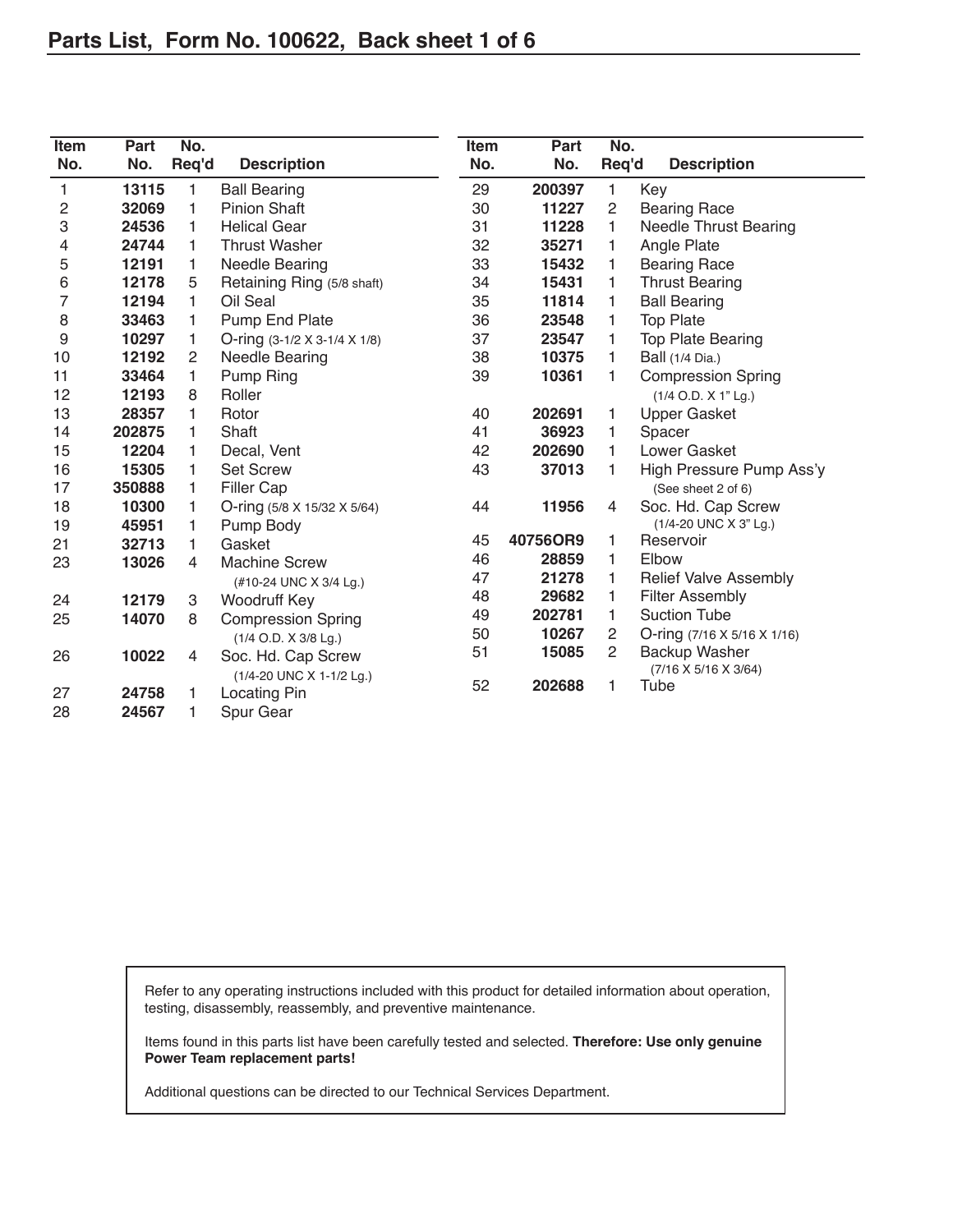### **HIGH PRESSURE PUMP ASSEMBLY WITH AUTOMATIC VALVE**2X SCALE ☉ 유  $\circledast$ ⊕ ⊘ 9  $\circledcirc$ ်၍ 2X SCALE (IO) ෛ G (U) ☺  $\mathcal{A})$  $\circledR$ 3) ශ  $\left( 4\right)$  $\circledB$ (6) ව (ମି) ⑭ SEE DIAGRAM<br>ON REVERSE<br>SIDE FOR<br>IMPORTANT ASS'Y.<br>INFORMATION ⊛  $\mathbf{I}$ @ ② ඏ @ ඏ 27) 28) (24) @

**Sheet No. 2 of 6 Rev 6 Date: 3 Aug 2011**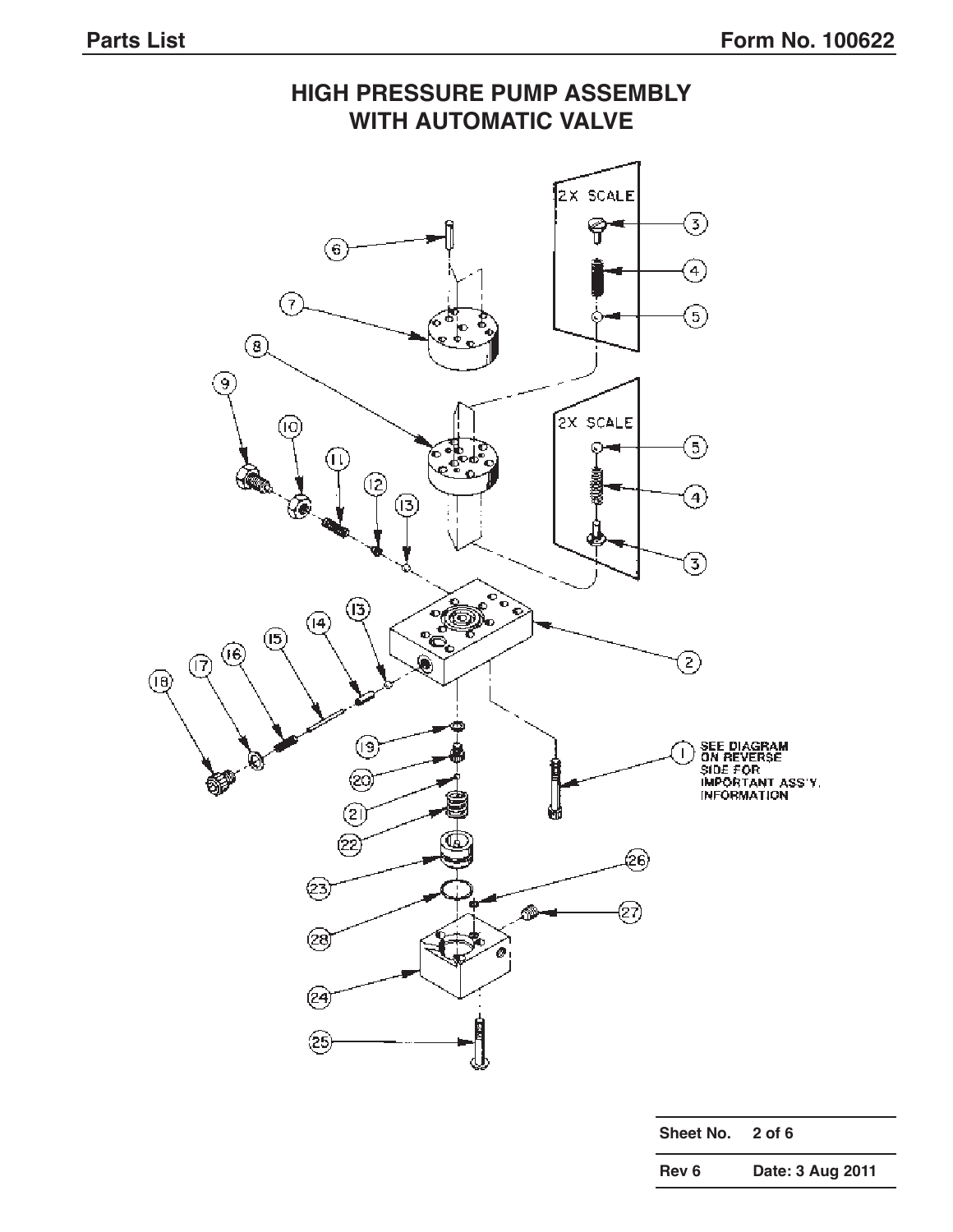#### **Parts List, Form No. 100622, Back sheet 2 of 6**

| Item<br>No.             | Part<br>No. | No.<br>Req'd   | <b>Description</b>                          |  |
|-------------------------|-------------|----------------|---------------------------------------------|--|
|                         |             |                |                                             |  |
| 1                       | *16747      | $\overline{7}$ | Torx Drive Cap Screw (See diagram below)    |  |
| $\overline{\mathbf{c}}$ | *36910      | 1              | <b>Pump End Plate</b>                       |  |
| 3                       | *24549      | 6              | <b>Valve Guide</b>                          |  |
| 4                       | *10445      | 6              | Compression Spring (5/32 O.D. X 3/4 Lg.)    |  |
| 5                       | *12223      | 6              | Steel Ball (3/16 Dia.)                      |  |
| 6                       | *20775      | 3              | Piston                                      |  |
| $\overline{7}$          | *40629      | 1              | <b>Pump Barrel</b>                          |  |
| 8                       | *40630      | 1              | <b>Valve Head</b>                           |  |
| 9                       | 200797      | 1              | <b>Adjusting Screw</b>                      |  |
| 10                      | 10386       | 1              | Jam Nut                                     |  |
| 11                      | 15691       | 1              | Compression Spring (1/4 O.D. X 5/8 Lg.)     |  |
| 12                      | 200796      | 1              | Adapter                                     |  |
| 13                      | 10375       | $\overline{c}$ | Steel Ball (1/4 Dia.)                       |  |
| 14                      | 201998      | 1              | Sleeve                                      |  |
| 15                      | 12571       | 1              | Roll Pin (1/8 dia. X 1-3/8 Lg.)             |  |
| 16                      | 16057       | 1              | Compression Spring (3/16 O.D. X 1"Lg.)      |  |
| 17                      | 12042       | 1              | Copper Washer (9/16 X 3/8 X 1/32)           |  |
| 18                      | 29690       | 1              | Cap Screw (Torque to 180 in. lbs.)          |  |
| 19                      | 10442       | 1              | Copper Washer (3/8 X 1/4 X 1/32)            |  |
| 20                      | 201995      | 1              | Replaceable Seat (Torque to 80/90 in. lbs.) |  |
| 21                      | 10419       | 1              | Steel Ball (5/32 dia.)                      |  |
| 22                      | 16465       | 1              | Compression Spring (5/8 O.D. X 3/4 Lg.)     |  |
| 23                      | 202944      | 1              | Piston                                      |  |
| 24                      | 42530       | 1              | Valve Cylinder                              |  |
| 25                      | 10614       | 3              | Rd. Hd. Mach. Screw                         |  |
| 26                      | 10264       | 1              | O-ring (1/4 X 1/8 X 1/16)                   |  |
| 27                      | 11084       | 1              | Pipe Plug (1/16 NPTF)                       |  |
| 28                      | 12779       | 1              | O-ring (15/16 X 13/16 X 1/16)               |  |

Consult factory when replacing items marked with an asterisk (\*)

## **BOLT TIGHTENING SEQUENCE**



**NOTE: Assemble in sequence shown. Lubricate under head and on threads. Torque to 170 in. lbs.**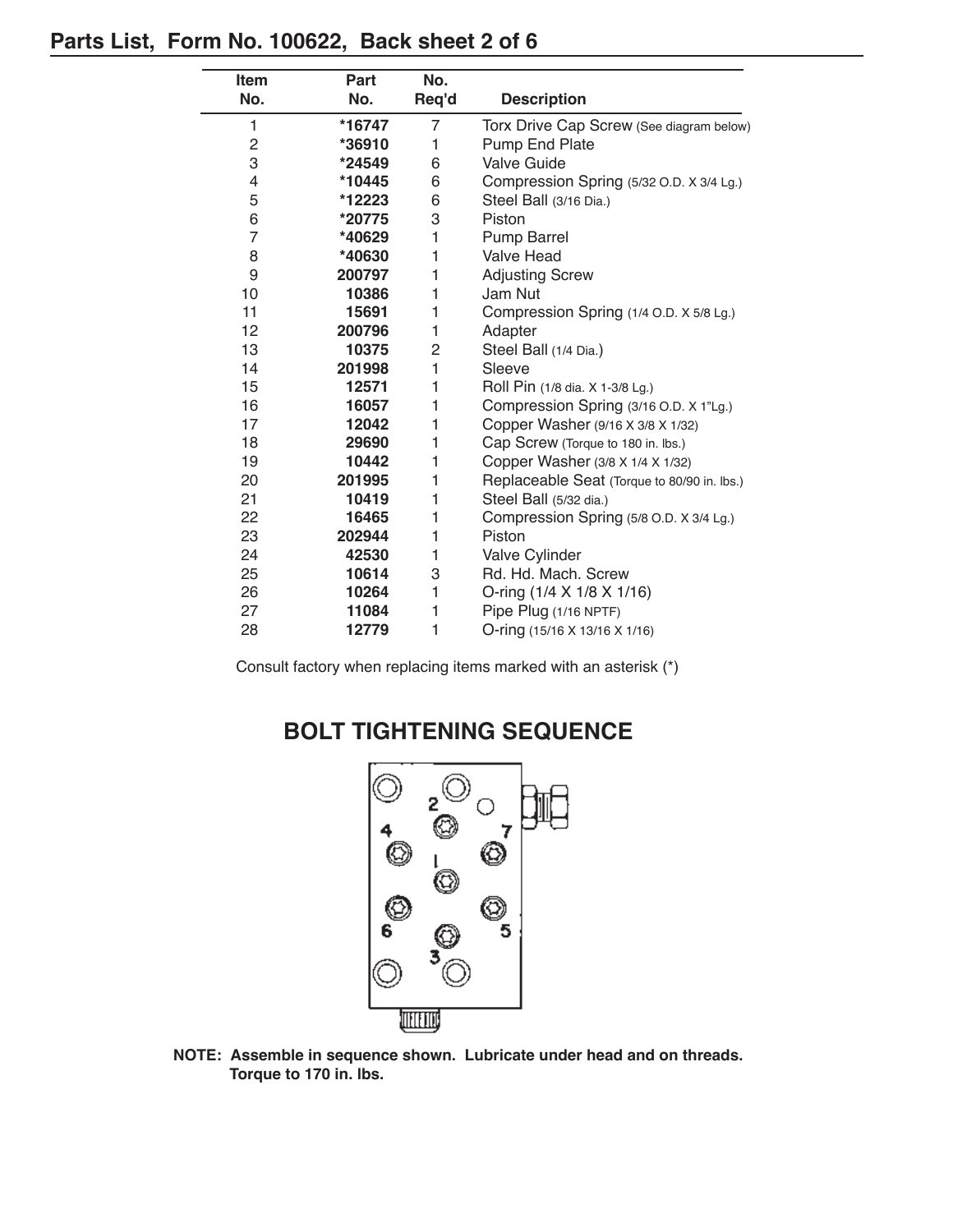# **BASIC MOTOR ASSEMBLY**



| Sheet No. | $3$ of 6         |
|-----------|------------------|
| Rev 6     | Date: 3 Aug 2011 |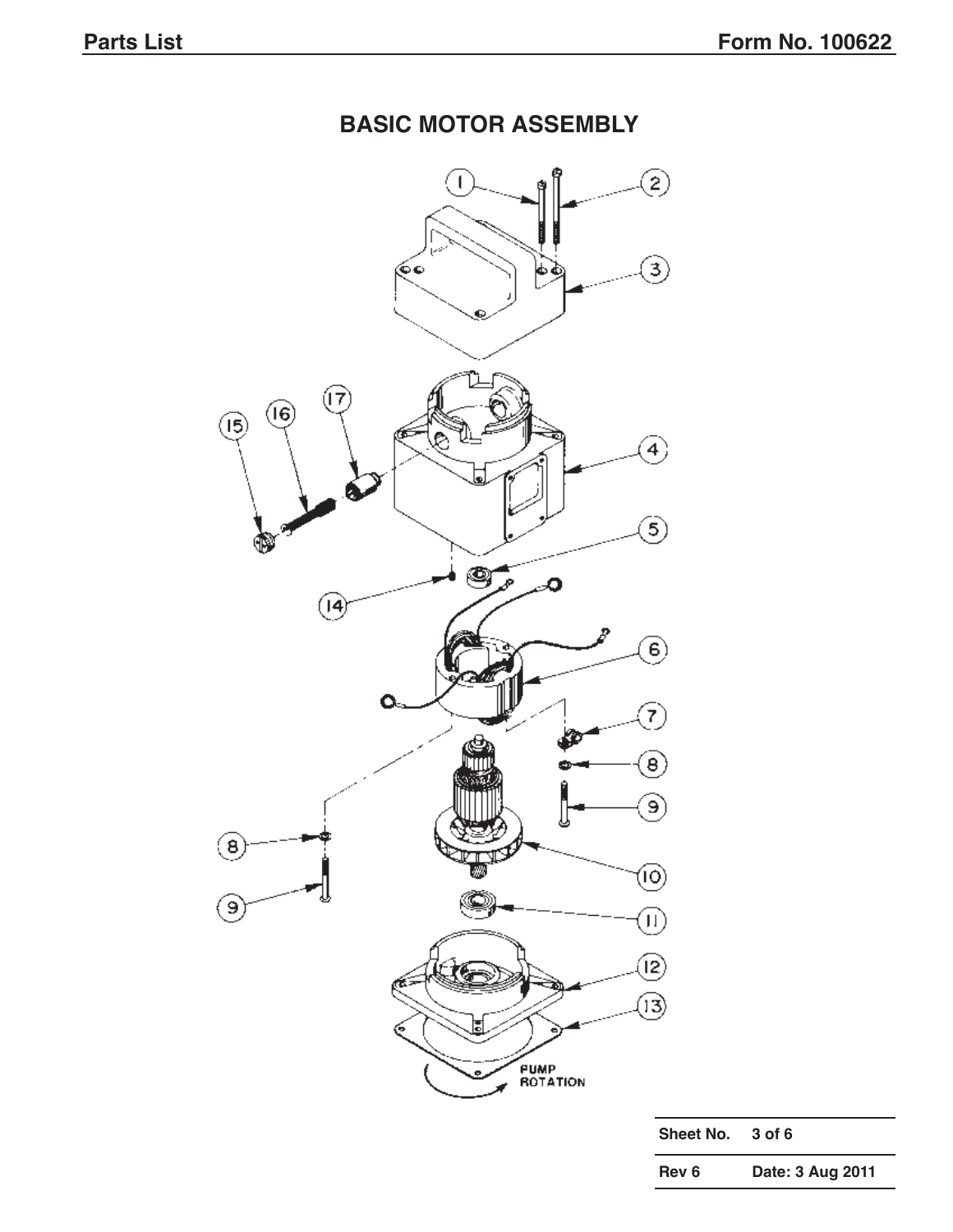### **Parts List, Form No. 100622, Back sheet 3 of 6**

| Item            | Part  | No.            |                                                                |
|-----------------|-------|----------------|----------------------------------------------------------------|
| No.             | No.   | Req'd          | <b>Description</b>                                             |
| 1               | 12802 | $\overline{2}$ | Machine Screw $(\#10-24 \text{ UNC} \times 5-1/2 \text{ Lg.})$ |
| 2               | 12820 | 4              | Machine Screw (#10-24 UNC X 6" Lg.)                            |
| 3               | 32395 |                | <b>Motor Shell Cover</b>                                       |
| 4               | 40750 |                | <b>Motor Shell</b>                                             |
| 5               | 16768 |                | <b>Ball Bearing</b>                                            |
| 6               | 12140 |                | Field (115 Volt)                                               |
|                 | 12141 |                | Field (230 Volt)                                               |
| 7               | 13111 |                | Speed Clamp                                                    |
| 8               | 12356 | $\overline{2}$ | Lockwasher                                                     |
| 9               | 12515 | 2              | Machine Screw (#10-24 UNC X 1-3/4 Lg.)                         |
| 10              | 16769 | 1              | Armature (115 Volt)                                            |
|                 | 16770 |                | Armature (230 Volt)                                            |
| 11              | 12133 |                | <b>Ball Bearing</b>                                            |
| 12 <sup>2</sup> | 40753 |                | Motor Base                                                     |
| 13              | 32714 |                | Gasket                                                         |
| 14              | 12131 | 2              | Sec Screw (#10-24 UNC X 3/16 Lg.)                              |
| 15              | 12143 | 2              | <b>Brush Cap</b>                                               |
| 16              | 12144 | 2              | <b>Brush Assembly</b>                                          |
| 17              | 12142 | 2              | <b>Brush Holder</b>                                            |

### **ELECTRICAL SCHEMATIC - HANDSWITCH**

**115 Volt, 50/60 Hz. Single Phase (Shown) 230 Volt, 50/60 Hz. Single Phase with Remote Control Hand Switch**

#### $\mathbf{A}$ **WARNING**

**To help avoid personal injury, all electrical work must be done by a qualified electrician.**

**North American & International Color Codes** л

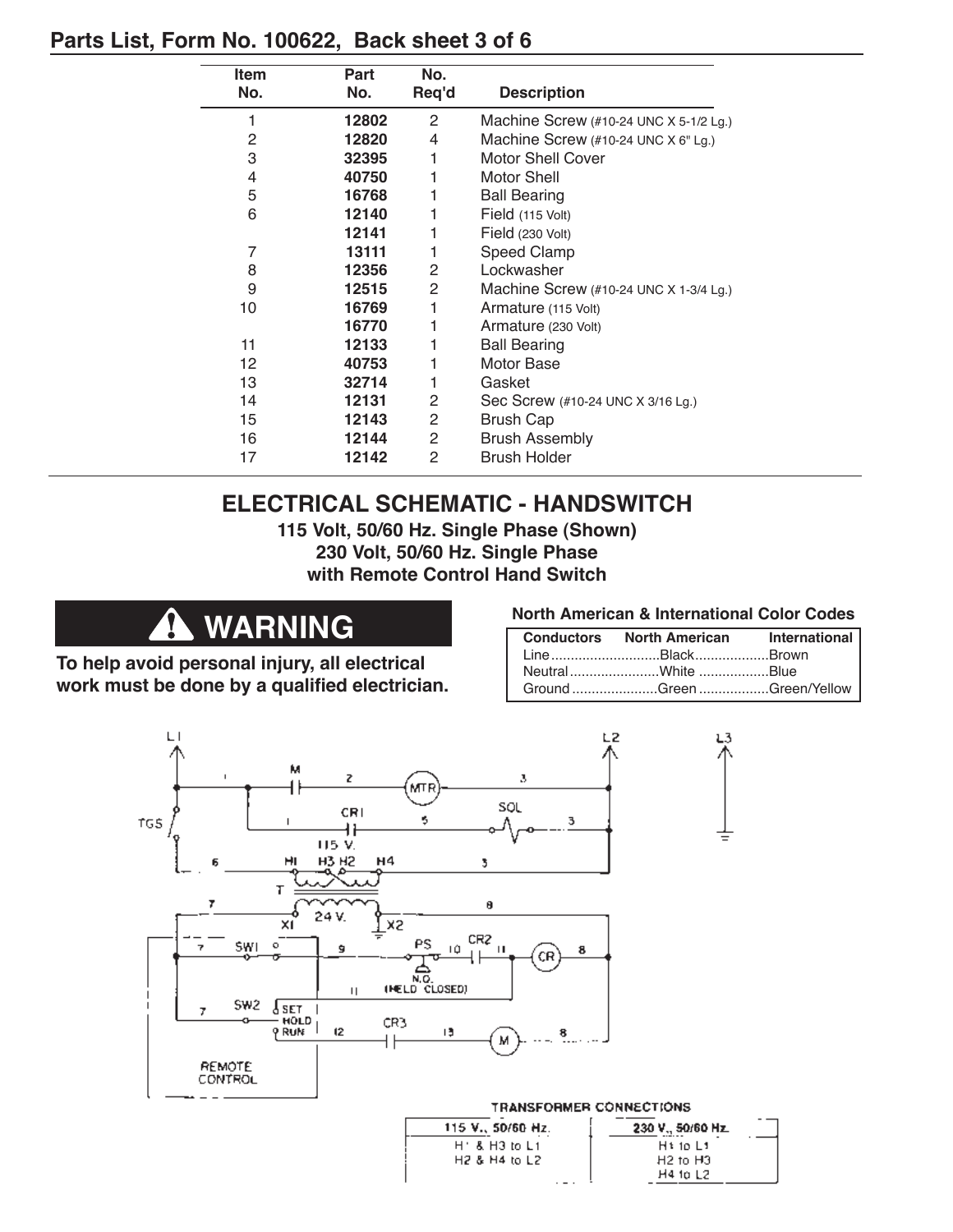### **ELECTRICAL CONTROL ASSEMBLY**

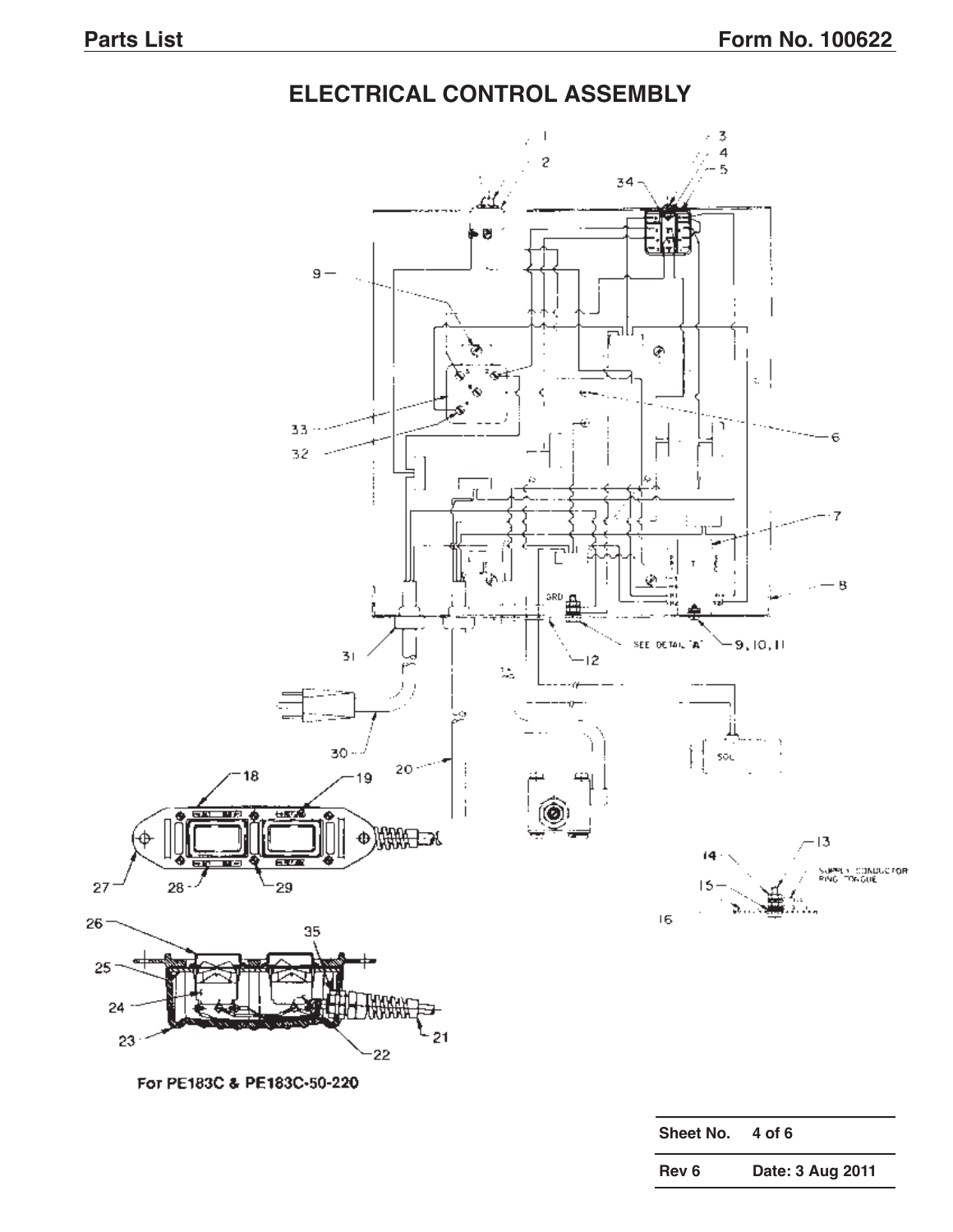| <b>Item</b>    | Part      | No.            |                                      |  |
|----------------|-----------|----------------|--------------------------------------|--|
| No.            | No.       | Req'd          | <b>Description</b>                   |  |
| 1              | 12301     | 1              | <b>Toggle Switch</b>                 |  |
| $\overline{c}$ | 205409    | 1              | <b>Indicator Plate</b>               |  |
| 3              | 10448     | 2              | Machine Screw (#6-32 X 3/8 Lg.)      |  |
| $\overline{4}$ | 15906     | $\overline{c}$ | Lockwasher                           |  |
| 5              | 305602    | $\mathbf{1}$   | <b>General Purpose Relay</b>         |  |
| 6              | 12180     | $\overline{2}$ | <b>Strain Relief Bushing</b>         |  |
| $\overline{7}$ | 305665    | $\mathbf{1}$   | Transformer                          |  |
| 8              | 61285WH2  | 1              | <b>Electrical Control Box</b>        |  |
| 9              | 12062     | 6              | Machine Screw (#8-32 UNC X 3/8 Lg.)  |  |
| 10             | 11388     | $\overline{c}$ | Lockwasher (#8 External Tooth)       |  |
| 11             | 10196     | $\overline{c}$ | Nut (#8-32 UNC)                      |  |
| 12             | 15885     | $\mathbf{1}$   | Snap Plug                            |  |
| 13             | 104484    | 1              | Machine Screw (#10-24 UNC X 3/4 Lg.) |  |
| 14             | 10197     | $\overline{2}$ | Nut (#10-24 UNC)                     |  |
| 15             | 11108     | $\mathbf{1}$   | Lockwasher (#10 External Tooth)      |  |
| 16             | 205189    | 1              | <b>Ground Decal</b>                  |  |
| 18             | *207762   | $\mathbf{1}$   | <b>Magnetic Strip</b>                |  |
| 19             | *253052   | $\overline{2}$ | Decal (Return)                       |  |
| 20             | *11391    | 26 ft.         | <b>Electric Cable</b>                |  |
| 21             | *251818   | 1              | <b>Strain Relief Connector</b>       |  |
| 22             | *46131    | $\mathbf{1}$   | Rocker Switch (On/Off)               |  |
| 23             | *420050-4 | 1              | Switch Housing                       |  |
| 24             | *45524    | $\mathbf{1}$   | Rocker Switch (On/Off/On)            |  |
| 25             | *420050-3 | 1              | <b>Switch Mounting Plate</b>         |  |
| 26             | *420050-2 | 1              | Gasket                               |  |
| 27             | *420050-1 | 1              | Cover                                |  |
| 28             | *250444   | $\overline{c}$ | Decal (Set-Run)                      |  |
| 29             | *250248   | 6              | Tapping Screw (#4-24 X 3/4 Lg.)      |  |
| 30             | 12291     | $\mathbf{1}$   | Cord Set (115 V.)                    |  |
|                | 12293     | 7 ft.          | Electric Cable (220 V.)              |  |
| 31             | 15993     | 2              | <b>Strain Relief Bushing</b>         |  |
| 32             | 10975     | 4              | Machine Screw (#8-32 UNC x 5/16 Lg.) |  |
| 33             | 14667     | 1              | Relay                                |  |
| 34             | 10195     | 2              | Hex Nut (#6-32)                      |  |
| 35             | *251802   | $\mathbf{1}$   | Locknut                              |  |

Part numbers marked with an asterisk (\*) are included in replacement Remote Control Hand Switch Assembly No. 309658.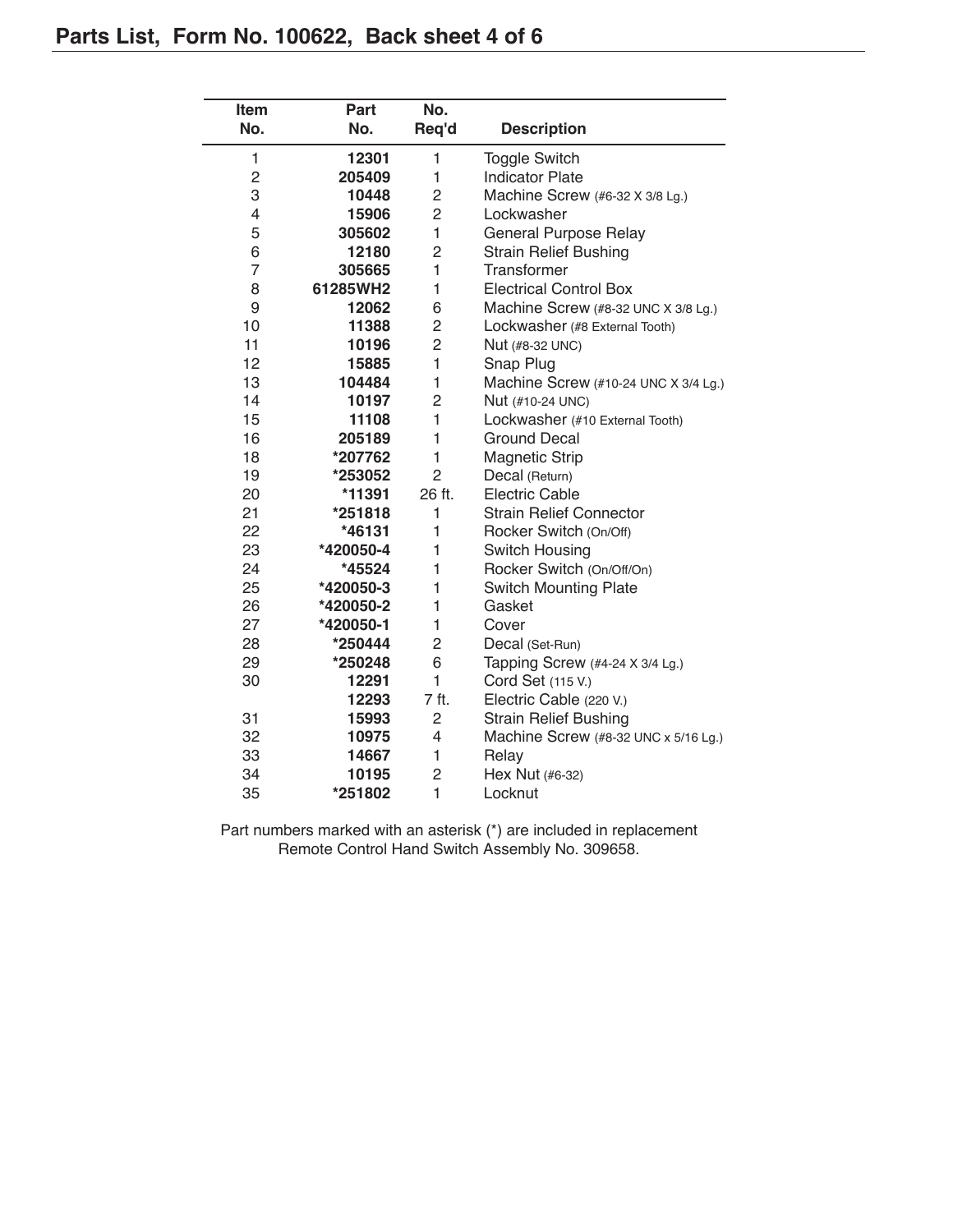

### **FINAL PUMP ASSEMBLY**

**Rev 6 Date: 3 Aug 2011**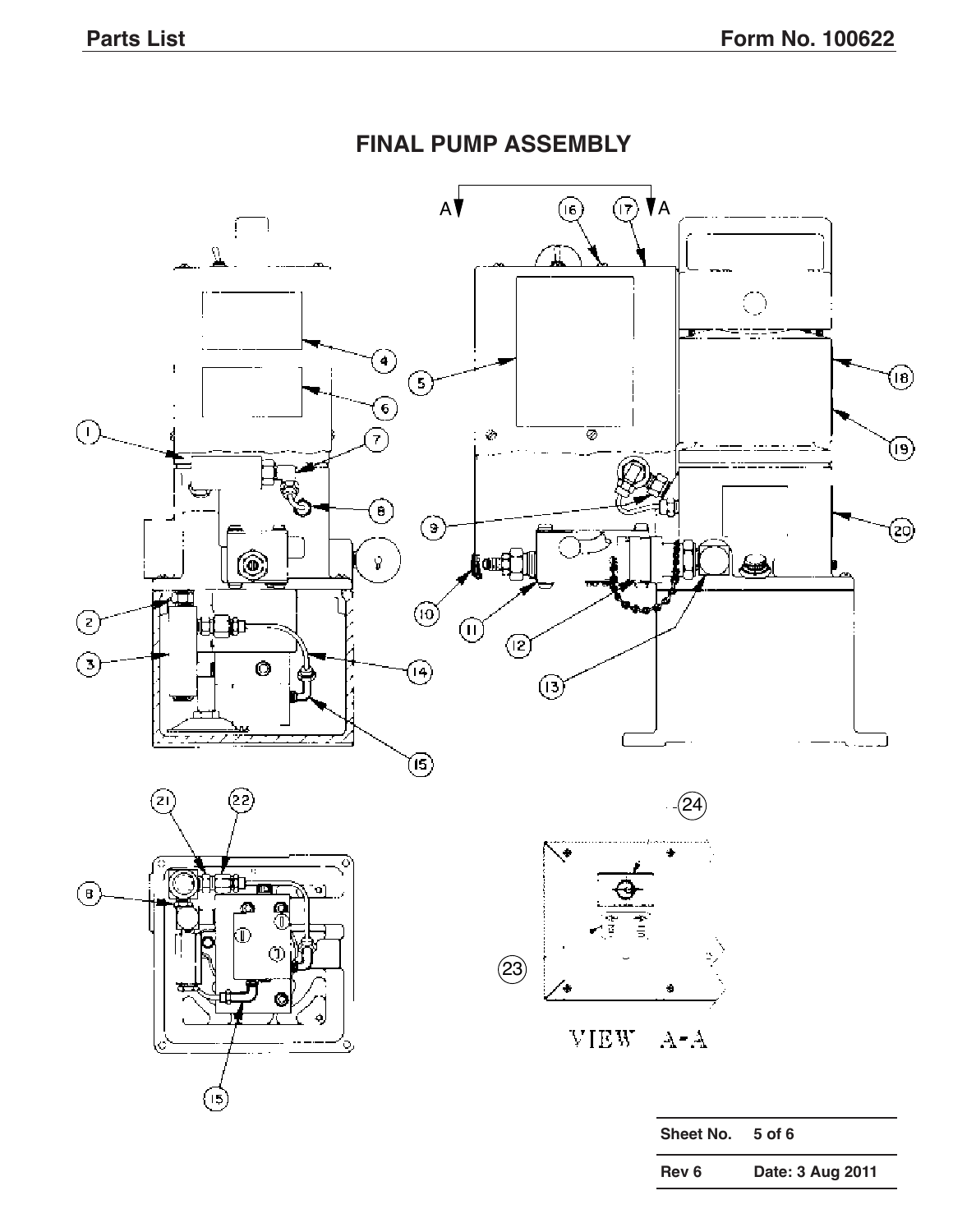## **Parts List, Form No. 100622, Back sheet 5 of 6**

| <b>Item</b>  | Part     | No.            |                                             |  |
|--------------|----------|----------------|---------------------------------------------|--|
| No.          | No.      | Req'd          | <b>Description</b>                          |  |
| 1            | 16788    | 1              | Solenoid Valve (For PE183C & PE183CF)       |  |
|              | 18314    | 1              | Solenoid Valve (For PE183C-50-220)          |  |
| $\mathbf{2}$ | 11421    | 1              | <b>Straight Nipple Fitting</b>              |  |
| 3            | 202605   | 1              | Accumulator Assembly (See below)            |  |
| 4            | 200188   | 1              | <b>Warning Decal</b>                        |  |
| 5            | 305642   | 1              | <b>Instruction Decal</b>                    |  |
| 6            | 211375   | 1              | <b>Warning Decal</b>                        |  |
| 7            | 15044    | 1              | 90° Elbow Fitting                           |  |
| 8            | 14279    | $\overline{c}$ | <b>Straight Fitting</b>                     |  |
| 9            | 16691    | 1              | <b>Straight Nipple Fitting</b>              |  |
| 10           | 16412    | 1              | Snap Plug                                   |  |
| 11           | 9625     | 1              | Pressure Switch Assembly (See Form #100589) |  |
| 12           | 25600    | 1              | Ram Half Coupler                            |  |
| 13           | 10474    | 1              | 90° Elbow Fitting                           |  |
| 14           | 14281    | AR             | <b>Plastic Tubing</b>                       |  |
| 15           | 14280    | 2              | 90° Elbow Fitting                           |  |
| 16           | 14812    | 8              | Self-Tapping Screw (#8-18 X 3/8 Lg.)        |  |
| 17           | 61284WH2 | 1              | <b>Control Box Cover</b>                    |  |
| 18           | 202173   | 1              | <b>Trade Name Decal</b>                     |  |
| 19           | 202210   | 1              | Spec. Decal (For 115 V.)                    |  |
|              | 203630   | 1              | Spec. Decal (For 230 V.)                    |  |
| 20           | 200257   | 1              | <b>Priming Port Decal</b>                   |  |
| 21           | 16787    | 1              | <b>Check Valve</b>                          |  |
| 22           | 16802    | 1              | <b>Straight Fitting</b>                     |  |
| 23           | 205409   | 1              | On/Off Decal                                |  |
| 24           | 352061   | 1              | <b>Switch Guard</b>                         |  |

**AR = As Required**



## **ACCUMULATOR ASSEMBLY PART NO. 202605**

| <b>Item</b><br>No. | Part<br>No. | No.<br>Reg'd | <b>Description</b>        |
|--------------------|-------------|--------------|---------------------------|
|                    | 202604      |              | Body                      |
| 2                  | 10268       | $\mathbf{1}$ | O-ring (1/2 X 3/8 X 1/16) |
| 3                  | 202591      | -1           | Piston                    |
| 4                  | 16708       | -1           | <b>Compression Spring</b> |
| 5                  | 16937       |              | <b>Set Screw</b>          |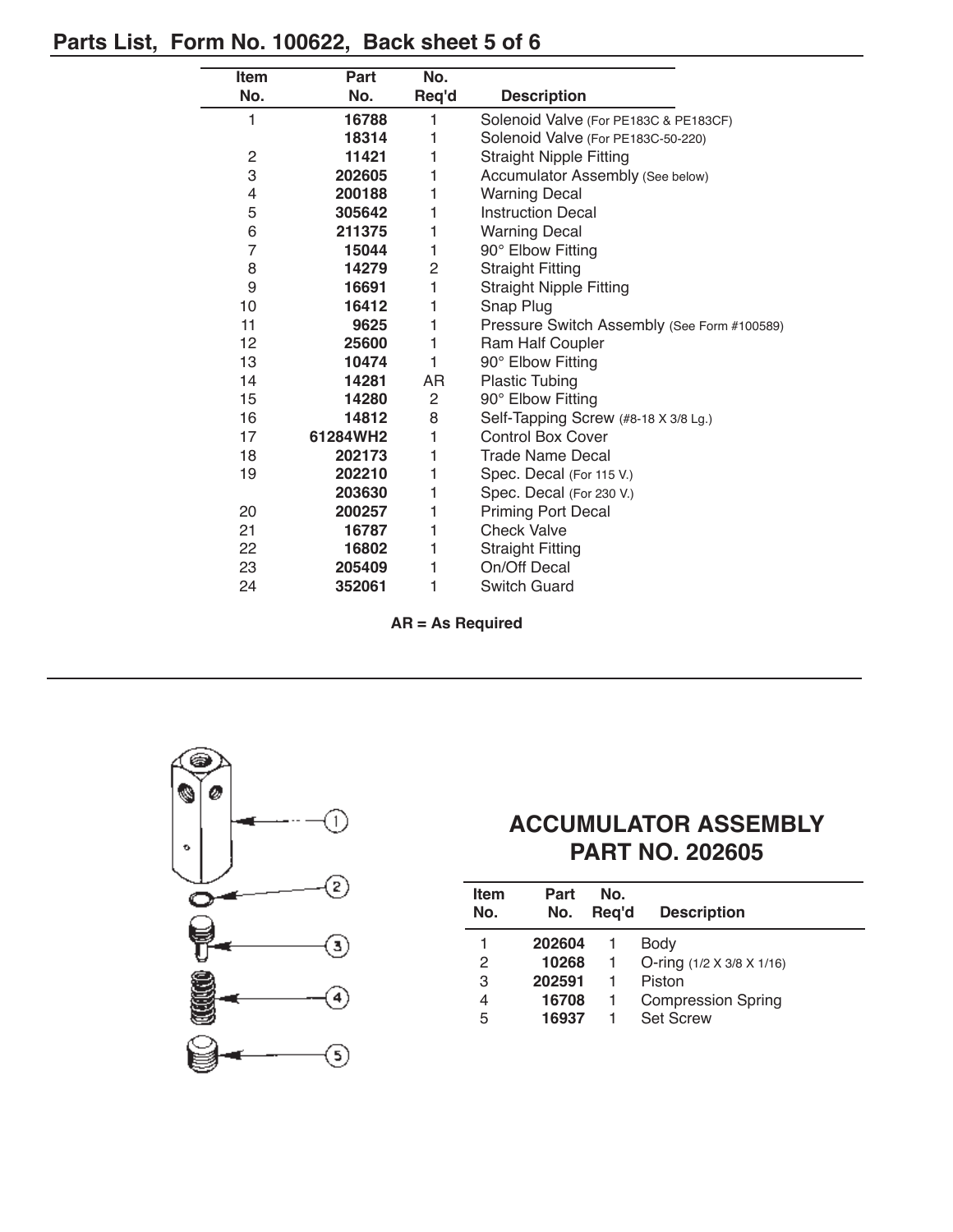

 $\geq 5$ **Assessment Co** ngungh  $\frac{6}{7}$ 

 $\texttt{SCCHON} \leq \cdot \texttt{C}$ 

| Sheet No. | 6 of 6           |
|-----------|------------------|
| Rev 6     | Date: 3 Aug 2011 |